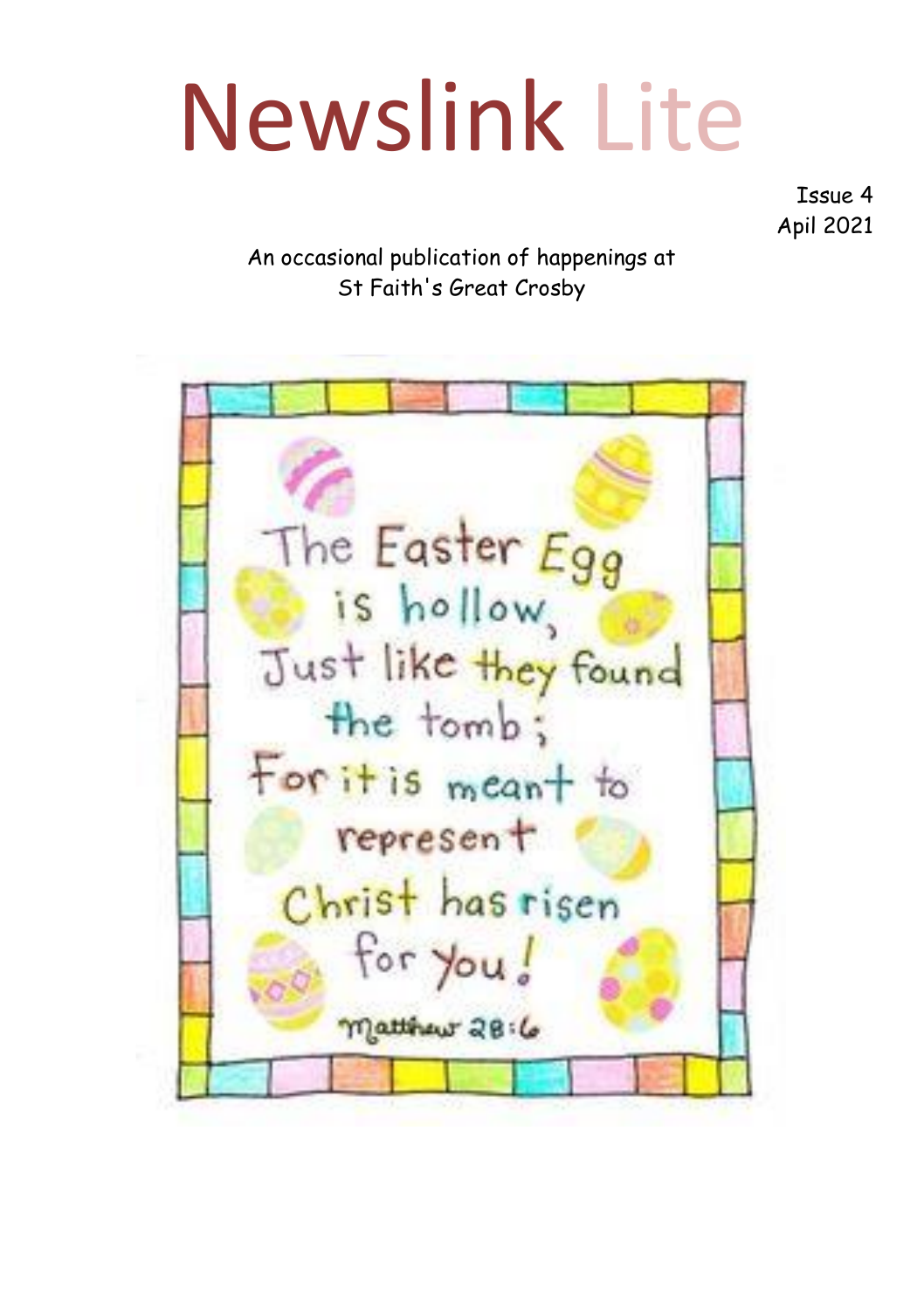## **MONEY MATTERS says our Treasurer . . .**

2020 was not quite the year we were expecting and so, financially speaking, it was a challenging year too.

The Annual Accounts for the past year are being audited at the moment but the provisional figures would suggest that our Planned Giving for the year (bank standing orders and weekly envelopes) have held up very well indeed. It looks like we received over £35k in donations last year which is a remarkable figure and I want to thank you all very much indeed for your support during those difficult months.

One of the side effects of the lockdown is that it enabled us to get on with a number of maintenance works during the year. These will be detailed more in the Annual Report (the Annual Meeting is now on the  $23^{rd}$  May) but we have had a new roof alarm installed, roof works done, PA system renewed and trees planted. Unfortunately, the church boilers have needed quite a few repairs (they are now 14 years old) which has resulted in some cold mornings in church!

Grateful thanks must go to Rick and Rosie and their band of helpers for organising the "brown bags" of good cheer during the year. Not only was it a great "virtual" networking opportunity, it also raised much needed funds for church. The Virtual Christmas Tree Festival was a huge success too and we raised additional income through our new JustGiving page.

One problem that arose, partly through Covid-19 but more through lack of footfall, was the closure of the TSB in South Road where the church accounts are held. In future, cash handling will be less easy and we are looking at contactless options but, in the meantime, it would be a great help if you could avoid using coins wherever possible.

Thank you very much for your continued support and generosity. We are all looking forward to getting back to normal as soon – and as safely – as possible.

> **DAVID JONES Treasurer**

## View from the Engineers Desk

Thank you Mary Crooke for your three words describing the past year – they probably represent the views of a number of us, what do you think?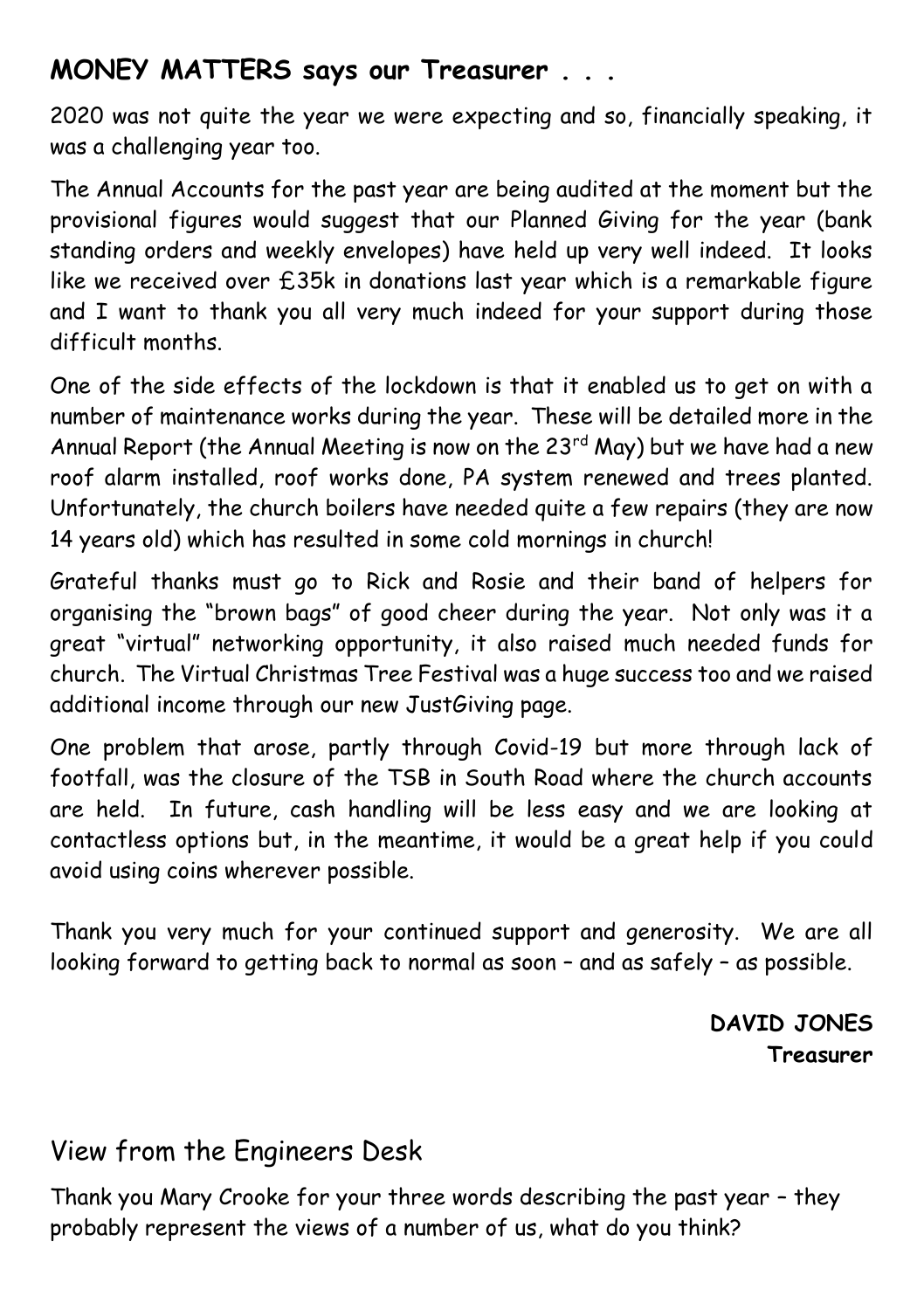**Gratitude:** – To all those who have helped in so many ways with 'phone calls, cards and letters: for the welcome to church and the "brown bag" team. **Sympathy**: - For those who have not weathered the Lockdown well and those who have lost loved ones. For the younger generation denied meetings with friends or playing sports, and whose education has been disrupted. **Hope**: - That our lives will soon return to "normal".

Val Broome has sent in her thoughts remembering some of the things of the past year – long hours in the garden is beautiful weather - empty shelves in Sainsburys – crossing Liverpool Rd without having to wait for traffic to pass dancing round the house when you have managed to reserve a Tesco delivery slot – daily walks around the district to wave through windows at isolating friends – 'phones, texts, e-mails - and the thought of wandering round a Department Store just because you can!.

After the sad death of her mother, Ada Slater, Viv Shillitoe has asked me to print this letter:

Dear all,

I just wanted to say thank you to everyone at St Faith's following Mum's funeral. I have been completely overwhelmed by all the love, support and payers we have received from members of both the clergy and congregation alike. In particular, I would like to thank **Fr John** for all his support and understanding, **Rev Denise** for her unwavering support and gentle guidance throughout, and her wonderful tribute to my Mum, **Fr Dennis** for his moving correspondence following Mum's passing and for actually making me smile during the service with his "Queen of the Brasses" comments.

**Fr Ged** for his overwhelming kindness in providing the beautiful music which made the service so special, and to **Brenda and Gareth** for their calm presence and preparation of the church.

I would also like to thank **everyone** who attended the service to help us say our final farewell and making it a real St Faith's occasion.

I hope I haven't forgotten anybody, but suffice to say I am truly grateful to everyone who had a part in making the day such a wonderful tribute to my mum. I think we did her proud, thank you all.

Much love, Viv Shilltoe.

Also this past month we lost Sid Stephens who died unexpectedly in early March. He was a great supporter of St Faith's and always carried himself with dignity and a smile. We offer our condolences to his wife, Sally, his family and to his close friends Dot and Harry – friends from his primary school days.